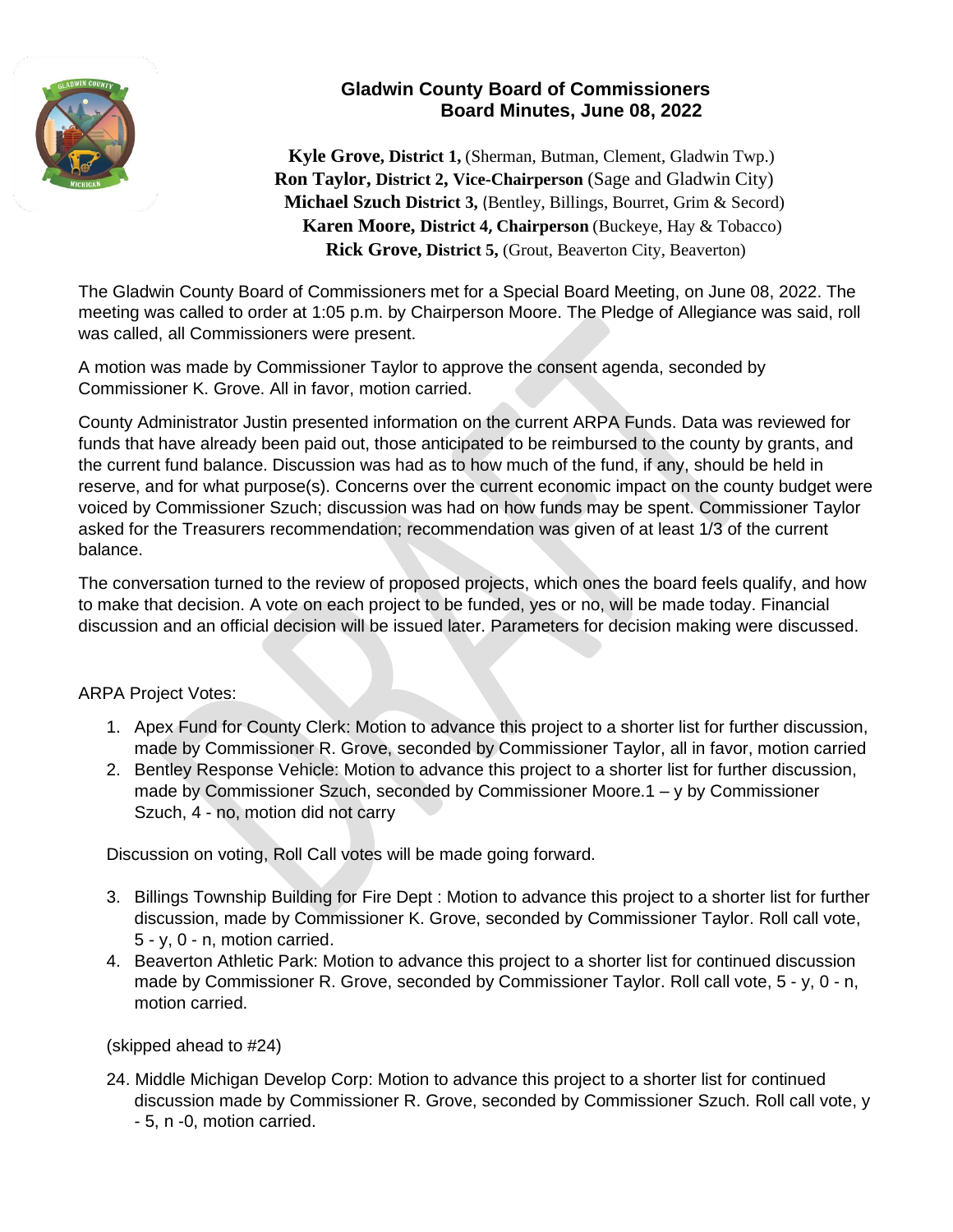(back to order)

- 5. & 6. Motion to scratch #5. Beaverton Collaborative Marketing and #6. BAC Fitness Center Expansion from continued discussion made by Commissioner K. Grove, seconded by Commissioner Taylor. Roll call vote, y -5, n - 0, motion carried
- 7. 9.,13., & 25. Motion to pull #7. City of Beaverton Essential Workers, #9. Gladwin County Deputies Premium Pay, #13. Road Commission Paid Employees While Off, & #25. Gladwin Courts Premium Pay from continued discussion made by Commissioner R. Grove, seconded by Commissioner Szuch. Roll call vote, y - 5, n - 0, motion carried.
- 8. Motion to exclude project #8. Cedar Ave. Pump Station from continued discussion made by Commissioner R. Grove, seconded by Commissioner Szuch. Roll call vote, y - 4, n -1 by Commissioner Taylor, motion carried.
- 10. Airport Drainage: Motion to advance this project to a shorter list for continued discussion made by Commissioner R. Grove, seconded by Commissioner Taylor. Roll call vote, y - 5, n -0, motion carried.
- 11. Housing Commission: Motion to advance this project to a shorter list for continued discussion made by Commissioner K. Grove, seconded by Commissioner Szuch. Roll call vote, y - 5, n -0, motion carried.
- 12. Road Commission Lost Revenue: Motion to advance this project to a shorter list for continued discussion made by Commissioner Szuch, seconded by Commissioner Taylor. Roll call vote, y - 5, n -0, motion carried.
- 14. Road Commission Weber Rd. Paving: Motion to exclude from continued discussion made by Commissioner Szuch, seconded by Commissioner K. Grove. Roll call vote, y - 5, n -0, motion carried.
- 15. Gladwin Chamber Technology & 16. Remodel Requests: Motion to advance these projects to a shorter list for continued discussion made by Commissioner Taylor, seconded by Commissioner Szuch, additional conversation on the condition of the building. Roll call vote, y - 5, n -0, motion carried.
- 17. Historical Society Roof: Motion to advance this project to a shorter list for continued discussion made by Commissioner Taylor, seconded by Commissioner R, Grove. Additional conversation on bid status. Roll call vote, y - 5, n -0, motion carried.
- 18. Gladwin Rec Area Tractor & Side by Side (increased request to \$53,000 due to the need of a bigger tractor than originally priced): Motion to advance this project to a shorter list for continued discussion made by Commissioner K. Grove, seconded by Commissioner Taylor. Roll call vote, y - 5, n -0, motion carried.
- 19. Gladwin County Sports Complex Water Well: Motion to advance this project to a shorter list for continued discussion made by Commissioner Taylor, seconded by Commissioner Szuch. Roll call vote, y - 5, n - 0, motion carried.
- 20. ROD Historical Imaging: ROD Ann Manning Rescinded her request. Motion by Commissioner Szuch, seconded by Commissioner Taylor to accept the recommendation to remove the project from further consideration. Roll call vote, 5 - y, 0 - n, motion carried.
- 21. Beaverton City Spillway and Seawall: Motion to exclude from continued discussion made by Commissioner K. Grove, seconded by Commissioner Szuch. Roll call vote, y - 5, n -0, motion carried.
- 22. Juvenile Transportation Van & 26. Probate Court Renovation: Motion to advance these projects to a shorter list for continued discussion made by Commissioner Taylor, seconded by Commissioner Szuch. Roll call vote, y - 5, n -0, motion carried.
- 23. Library Deep Clean: Motion to advance this project to a shorter list for continued discussion made by Commissioner K. Grove, seconded by Commissioner Taylor, additional conversation on the various needs. Roll call vote, y - 5, n - 0, motion carried.